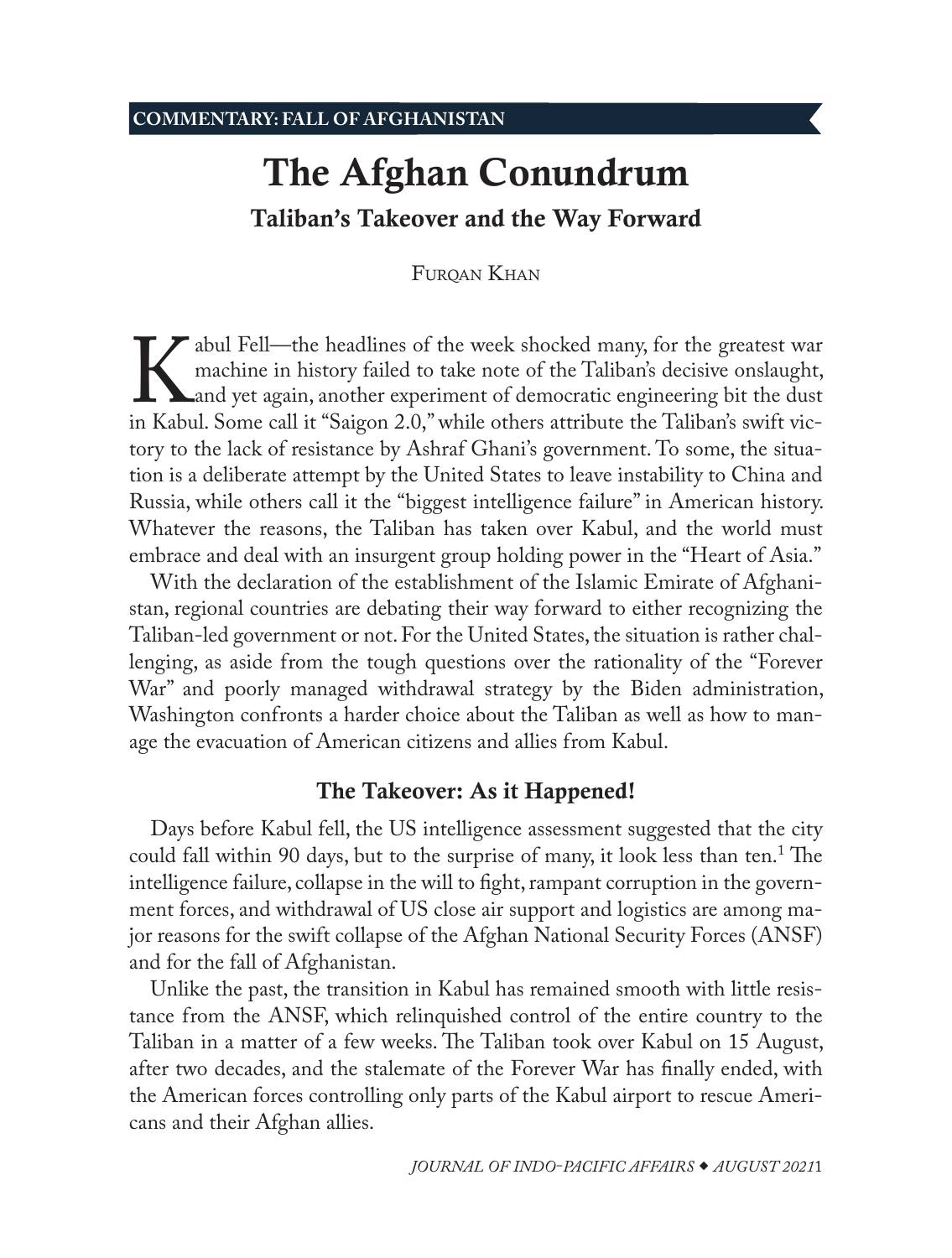<span id="page-1-0"></span>Pres. Ashraf Ghani fled the country, while the Taliban, in the aftermath of their takeover, ostensibly granted amnesty to all who fought against the group in the past two decades. Though, the group issued an assurance to protect women's rights, given the Taliban's notorious past in terms of the theory/practice gap, many rights activists are skeptical of any such assurance until a practical demonstration is observed. Besides assurances of protecting women's rights under Shariah Law and offering them to join the government, the Taliban, in their first press conference, presented a gentler version of its governance plans, pledging freedom of press and expressing resolve to prevent Afghan soil being used by the terrorists against any state<sup>[2](#page-5-0)</sup>

## What Does Taliban's Victory Mean for Regional Powers?

For strategic reasons, the Taliban's victory seems to have emboldened regional powers, including China and Russia. The Taliban's presence in Kabul serves the strategic interests of China and Russia. The Taliban has assured China of not allowing extremist elements to foment trouble in Xinjiang, while at the same time reaping the prospective benefit from the reconstruction of Afghanistan.<sup>[3](#page-5-0)</sup> Russia is interested in a similar deal that would protect Central Asia from the spillover of instability and extremism from Afghanistan. For this reason, Beijing has announced China's intent to establish "friendly" relations with the Taliban government, while Russia, which considers Kabul to be safer under the Taliban and is experiencing an inevitable schadenfreude seeing its rival's defeat, considers the Taliban the de facto authority with "no alternative" and will possibly recognize the Taliban government[.4](#page-5-0)

Pakistan has "welcomed" the assurances from the Taliban to denounce the Tehrik-e-Taliban Pakistan (TTP) and prevent the latter from using Afghan territory against Pakistan.[5](#page-5-0) However, critics suggest that the Taliban's takeover could allow hostile terrorist groups—including the TTP—to intensify their campaign and terrorism in Pakistan. Therefore, Islamabad needs to carefully manage the Taliban's government in Kabul. India, which has traditionally condemned the Taliban and supported Ghani's government, faces an uncertain policy dilemma of continuing support for the exiled Afghan leadership or engaging the Taliban to secure New Delhi's investments and influence in the country. To this end, New Delhi is "carefully following" developments in the wake of the Taliban's takeover; nevertheless, India's approach is guided by Kautilya's statecraft and should not rule out reaching out to the Taliban.[6](#page-5-0) Given the seeming flexibility shown by the Taliban in terms of human rights and strategic assurances to regional countries, including the United States, this could work well in gaining broader recognition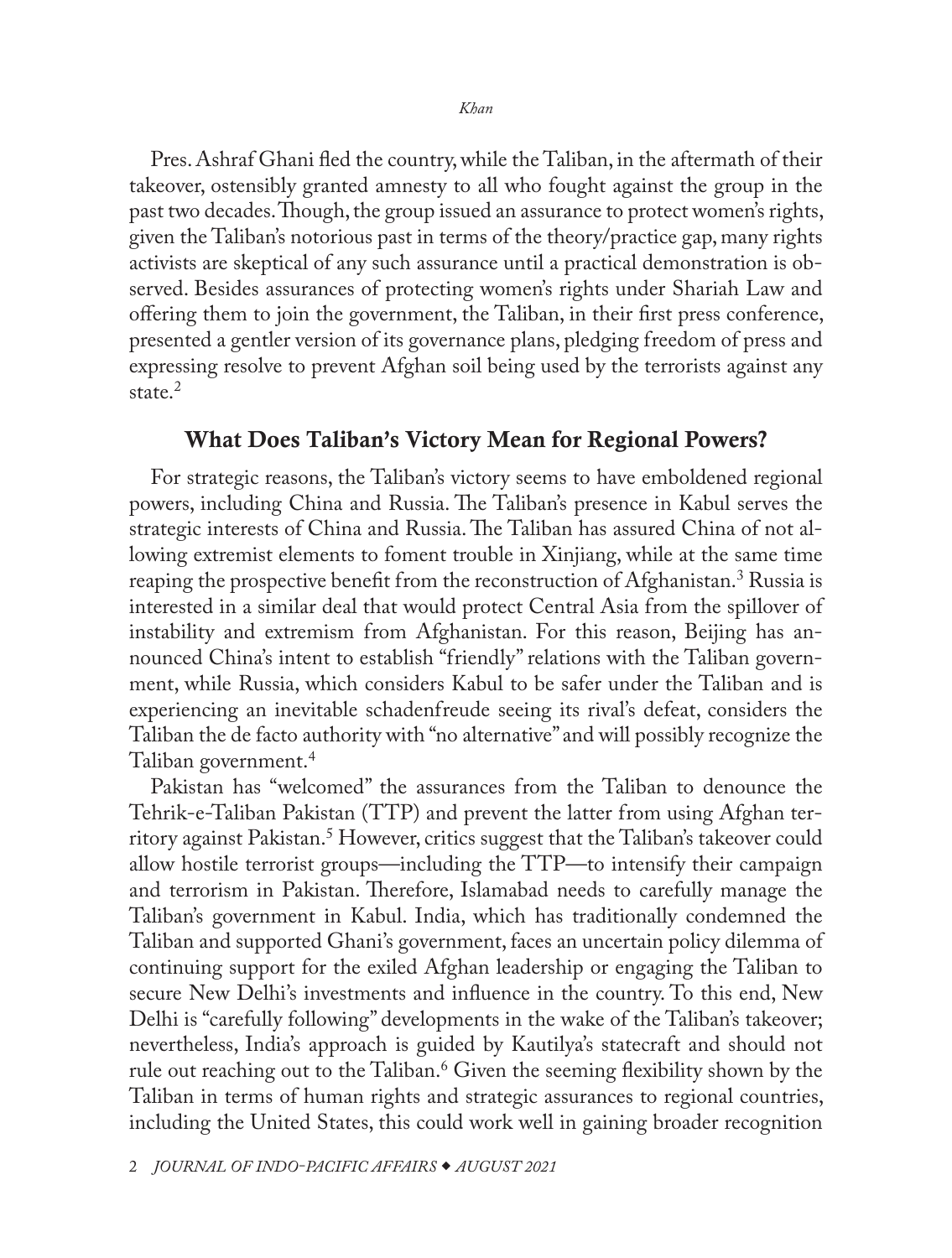<span id="page-2-0"></span>and legitimacy for the Taliban regime than it enjoyed during its previous reign during the 1990s.

## Saigon 2.0 or the Greatest Intelligence Failure for the United States: A Case for National Reckoning

For the United States, its hasty withdrawal has raised questions over Washington's commitment toward allies in the region. For instance, Derek Grossman, a defense analyst at the Rand Corporation, argues that allies and partners in the Indo-Pacific will not fault the United States for its withdrawal as such a departure was eventually inevitable, but the fact of a hasty departure and prioritization of the American interests over those of the Afghan people is gaining the attention among American allies and foes.[7](#page-5-0) When America's adversaries sense that Washington is abandoning its friends, they begin taking advantage of the situation. For instance, Beijing has already begun portraying the United States as too "weak and unreliable" of a power to protect Taiwan—a notion that Washington has swiftly rejected.

For now, the United States has indicated that it will not recognize the Taliban's government until a commitment to human rights is demonstrated—and for good reason. Washington has failed to achieve US objectives that would justify spending \$2.3 trillion over the course of 20 years, but perhaps hawks in Washington are finding this difficult to accept. For instance, John Allen, a retired US Marines general and president of the Brookings Institution, called on Pres. Joseph Biden to reverse his withdrawal plan and proposed a "concerted military response" against the Taliban.[8](#page-5-0) Additionally, Bill Kristol, a neoconservative writer, agreed with General Allen and questioned if it was too late to "salvage" Afghanistan, suggesting that a surge of forces in Afghanistan might work as it did in Iraq. Regrettably, it has not; the fact is that the US mission in Afghanistan quickly creeped into uncertainty soon after the United States dismantled al-Qaeda and shifted into nation-building. The Afghan forces trained under such auspices lacked for nothing in terms of training, weapons, and logistics, but the United States was unable to instill in these forces the will to fight. However, the same hawks who orchestrated this mission creep continued to exaggerate the potency of the Afghan National Defense Forces (ANDF) to forestall a withdrawal and found hope in the despair of a costly stalemate. The resulting collapse of the nation built with trillions of US dollars and thousands of American lives is a spectacle for all to behold, with many lessons learned that need to be examined over the next several years.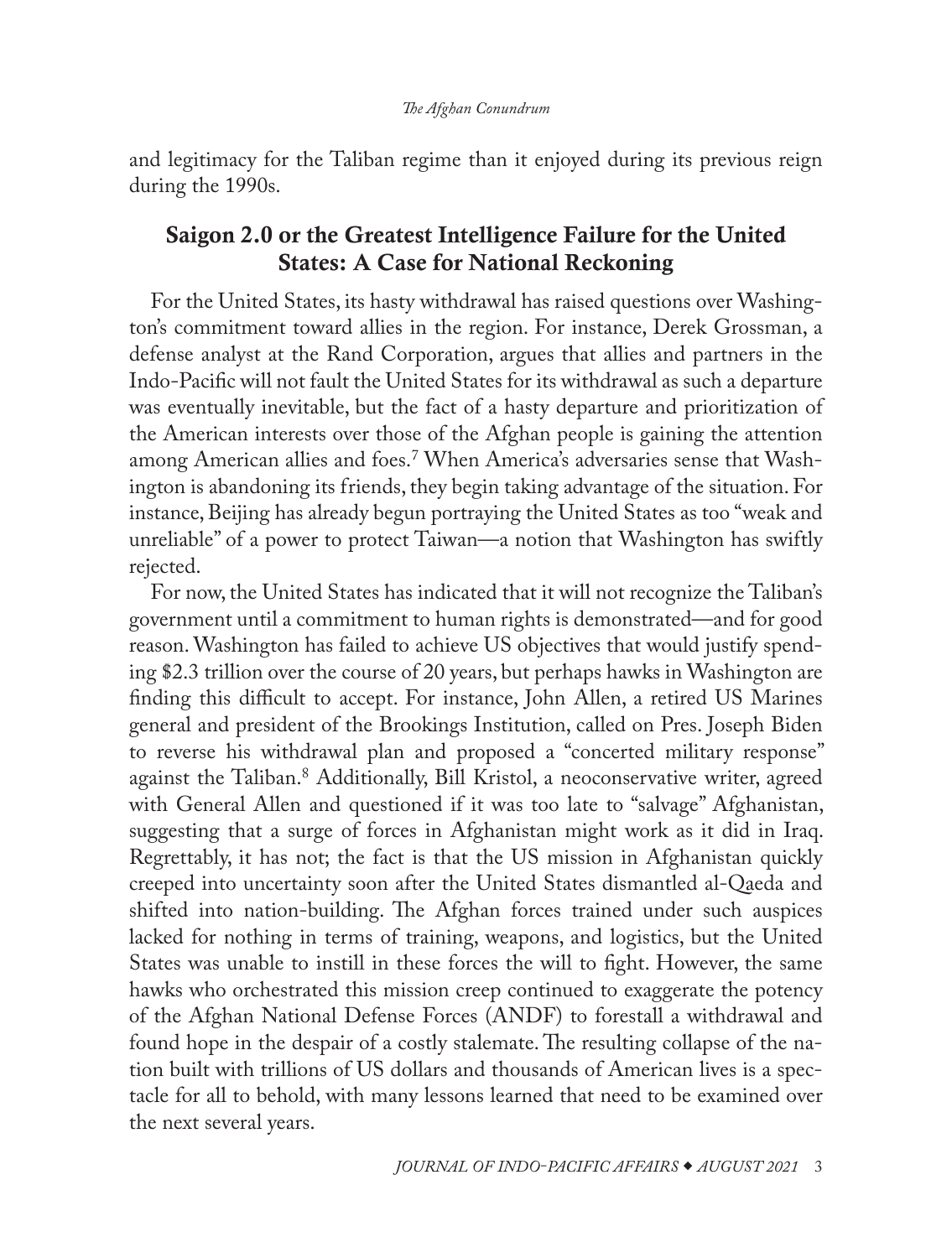<span id="page-3-0"></span>Therefore, as Stephan Wertheim puts it in the *Washington Post*, "You don't get to lose a war and expect the result to look like you've won it."[9](#page-5-0) Washington should accept the strategic defeat in Afghanistan, learn from its mistakes, and use US leverage to sustain desired political conditions in Kabul. Unlike what happened in the aftermath of Vietnam, Washington needs a national reckoning to identify flaws and improve the US approach toward fighting the global war on terrorism.

Now, achieving the stated objectives and a withdrawal should not mean abandoning Afghanistan and repeating the mistake of letting the country become a breeding ground for terrorism. The Northern Alliance leader has already requested Western countries—especially the United States—to help fight against the Taliban. However, playing on the internal fragmentation is favorable only for the terrorist groups, including al-Qaeda and the Islamic State. Instead, recognizing the Taliban-led inclusive government and strengthening the national unity in Kabul could better achieve the desired outcomes for the United States. This is because diplomatic engagement can increase the cost for the Taliban to host extremist elements or violate human rights, which will better serve American interests.

### Breaking the Stereotype and the Way Forward

In addition to concerns regarding human rights, major challenges from the fall of Afghanistan include the conduct of an inclusive national dialogue that should set the course for a sustainable political settlement in Kabul. However, although this is undoubtedly an unpopular perspective in Washington, breaking prevailing stereotypes about the Taliban as brutal, nonnegotiable, and primitive is necessary for a productive engagement and the protection of human rights, especially for women. The Taliban are not a product of medieval times but rather of the worst decades of the late twentieth century, when a brutal civil war engulfed the country following the Soviet withdrawal and amid a growing decay of hope for social and political stability. Britain's Chief of Defense Staff General Nick Carter even cautioned against using the word *enemy* for the Taliban and stated that the Taliban are "country boys" and they live by a "code of honor."[10](#page-5-0) Therefore, as he suggested, there is a need to listen to them, allow them to "show their credentials," while at the same time assessing their governance based on the ground realities.

The Taliban's insurgency was limited to a fight against the US forces and regaining power; after achieving these objectives, its promises of rebuilding Afghanistan and fighting terrorism needs a concerted effort of cooperation to ward off the bigger challenges. To the outside world, the prospect of terrorism launched from Afghan soil is the biggest concern so far. The suicide bombing at the Hamid Karzai International Airport—conducted by the Islamic State of Iraq and the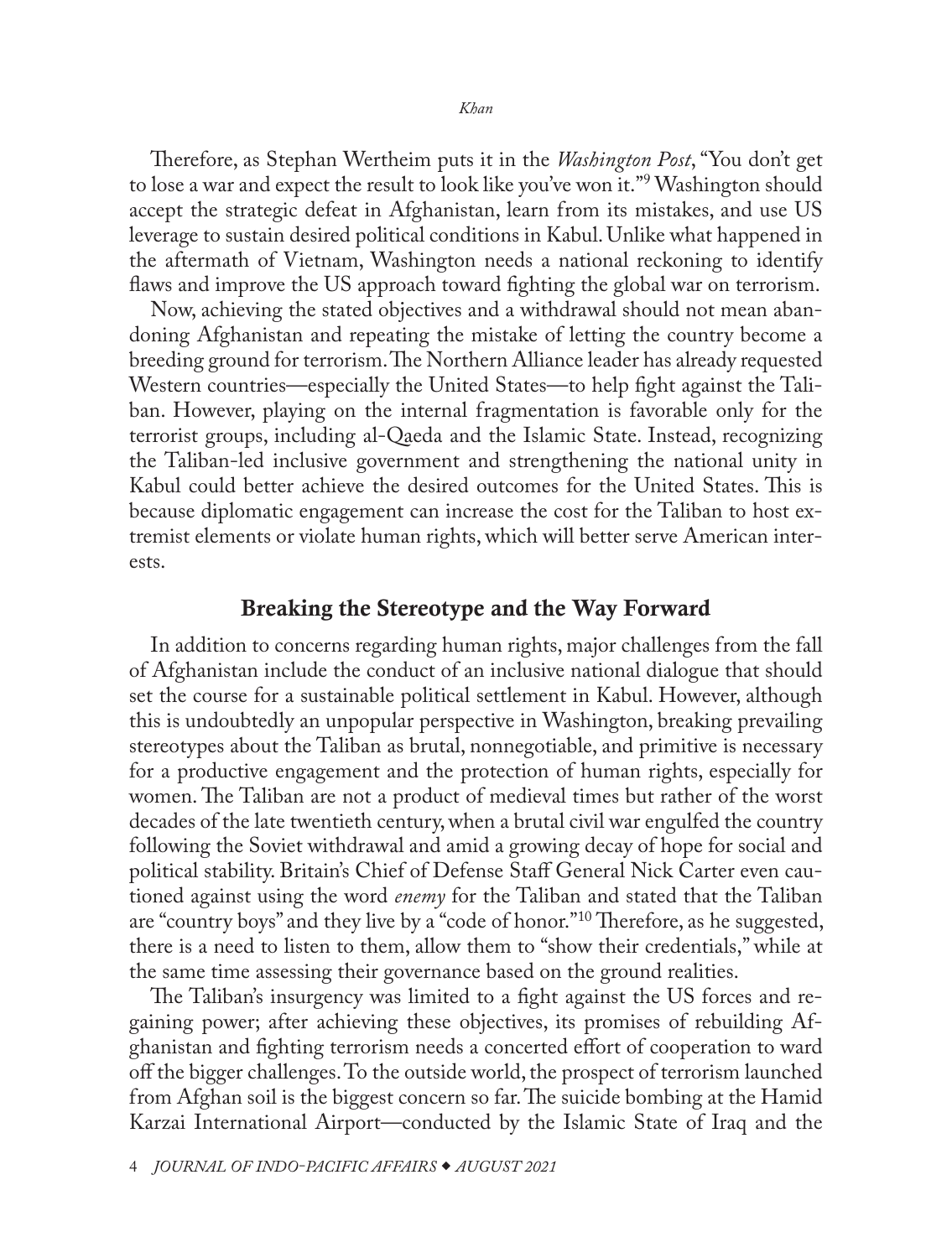<span id="page-4-0"></span>Levant–Khorasan Province (ISIS–K) that killed at least 175 people, including 13 US Marines—highlights the threat presented by the terrorist group.<sup>11</sup> In addition to this attack on US forces, ISIS–K also presents a challenge to the Taliban in terms of the latter's authority and security. This attack demonstrated the fact that Taliban's control of Kabul and other large parts of Afghanistan is not secure. Thus, delivering on promises to prevent terrorist attacks launched from Afghan territory will prove challenging for the Taliban, which many fear will again become the epicenter of regional, and global, terrorism. Therefore, instead of continuing the futility of adversarial relations toward the Taliban, the United States, together with its allies and regional powers, should work with the Taliban to deal with the bigger challenges, including dismantling ISIS–K and al-Qaeda. Gen Frank McKenzie, USMC, commander of US Central Command, has claimed that the United States relied on the Taliban for airport security and shares a "common purpose" with the organization.<sup>12</sup> The American withdrawal has formally come to an end with the departure of the last C-17 Globmaster from Kabul airport on 30 August, and the next phase of post-withdrawal assessment should be a constructive engagement with the Taliban on political and security matters, in addition to securing guarantees regarding human rights.

Successful American negotiations in Doha demonstrated the fact that a regional consensus among regional powers—including China, Russia, Pakistan, and Iran and backed by the United States—can convince the Taliban to move toward an inclusive political system that will provide a sustainable political settlement for the competing forces in Afghanistan. The Taliban's outreach to former warlords with sufficient political bases, including Abdullah Abdullah, Hamid Karzai, and Gulbadin Hekmatyar, demonstrates an effort in such a direction[.13](#page-6-0) This is because even the Taliban realizes that without taking potential opposition forces into account, resistance to the Taliban's government could grow in the near term and possibly fester into a bloody civil war. Most important is the need of the Taliban to seek international recognition, and this is where the United States should lead all the regional countries in cashing in on the opportunity to bargain for flexibility in governance, especially regarding human rights and counterterrorism, which every stakeholder shares as mutual concerns.

## Conclusion

The hastiness of the US withdrawal came as a surprise to many in the region, and for this reason, the post-withdrawal dynamics in and outside Afghanistan are becoming increasingly uncertain. Despite the differences in positions on the situation, what the regional and extraregional powers including the United States share is skepticism toward stability under the Taliban and the consequences of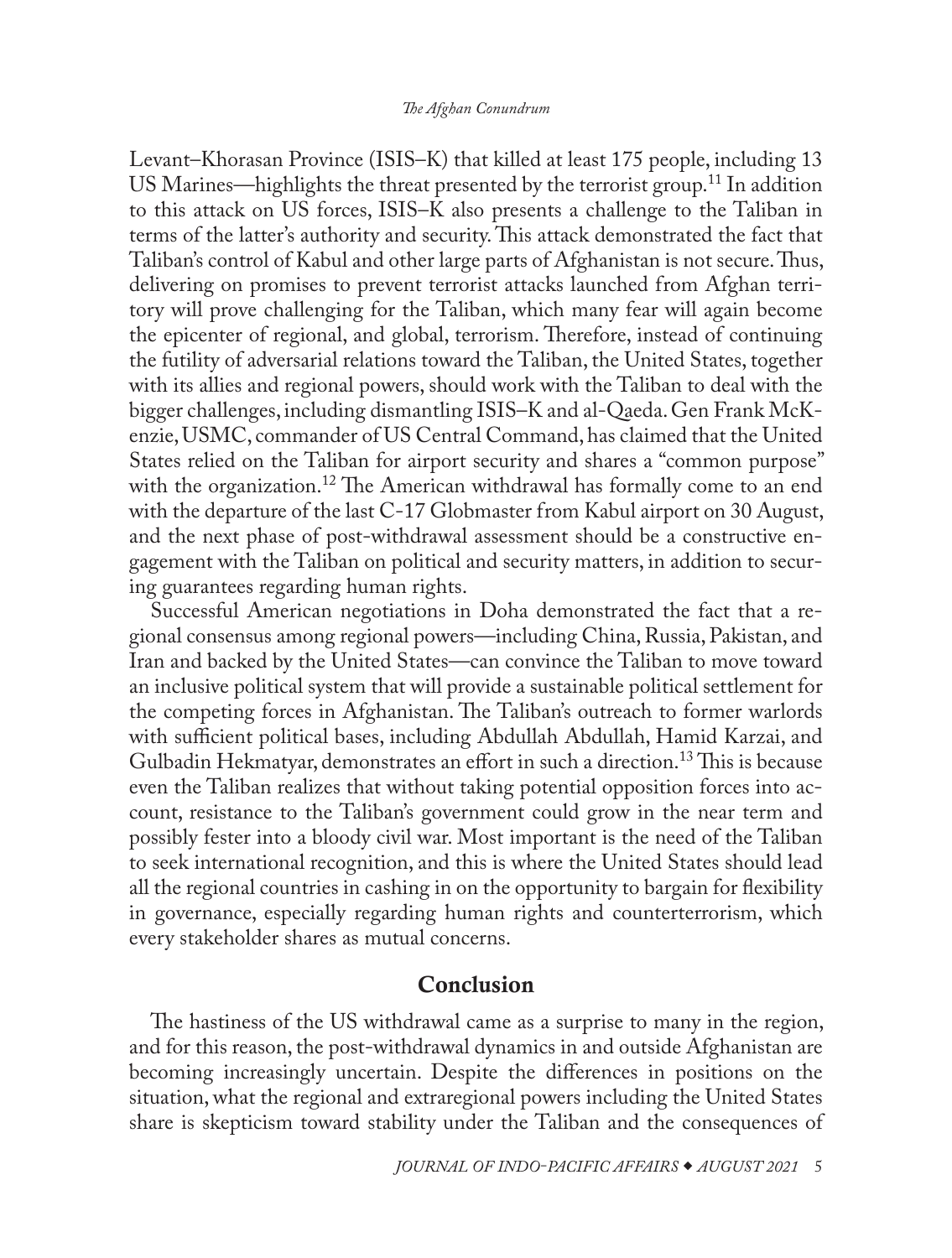<span id="page-5-0"></span>such for human rights, especially those of women. Regional powers—including China, Pakistan, Iran, and Russia—have already indicated the desire to work with the Taliban-led government. The Taliban seems unprepared for "the day after," which provides regional powers and the United States a great leverage that could be used to achieve maximum concessions in terms of human rights and counterterrorism commitments. Setting aside coercive diplomacy and incentives, the emerging threat of ISIS–K should be compelling reason for the United States to continue a constructive engagement with the Taliban to facilitate the fight against mutual challenges. At this point, the Taliban needs recognition and legitimacy for its rule, and the United States, together with European and regional countries, can use diplomacy to ensure the Taliban delivers in terms of such issues and work with the group to fight against terrorism.

#### Furqan Khan

[Mr. Khan is a research scholar and student of international relations at the National Defence University, Pakistan,](#page-0-0)  and a member of the Consortium of Indo-Pacific Researchers. He is the winner of the Best Research Paper Award at the International Conference on Climate Change jointly conducted by the London School of Economics' Middle East Center and the American University of Sharjah, United Arab Emirates. He has authored multiple research articles and book chapters and regularly presents his research in national and international conferences. Geopolitics of Eurasia, South and Central Asia, and the Asia-Pacific region are his areas of scholarly interest.

#### **Notes**

[1](#page-0-0). Idrees Ali, "Taliban could isolate Kabul in 30 days, takeover in 90 – U.S. Intelligence," *Reuters*, 11 August 2021, [https://www.reuters.com/](https://www.reuters.com/world/asia-pacific/taliban-could-isolate-kabul-30-days-takeover-90-us-intelligence-2021-08-11/).

[2](#page-1-0). Jackie Northam, "Spokesman Presented Taliban as More Inclusive This Time Around in the Press Conference," *NPR*, 17 August 2021, [https://www.npr.org/](https://www.npr.org/2021/08/17/1028542841/spokesman-presented-taliban-as-more-inclusive-this-time-around-in-press-conferen).

[3](#page-1-0). Yaroslav Trofimov and Chao Dengin, "Afghanistan's Taliban, Now on China's Border, Seek to Reassure Beijing," *Wall Street Journal*, 8 July 2021, [https://www.wsj.com/.](https://www.wsj.com/articles/afghanistans-taliban-now-on-chinas-border-seek-to-reassure-beijing-11625750130)

[4](#page-1-0). "Resistance to Taliban is doomed, says Russian envoy," *Dawn*, 21 August 2021, [https://](https://www.dawn.com/news/1641794) [www.dawn.com/](https://www.dawn.com/news/1641794).

[5](#page-1-0). Kamran Yousaf, "Pakistan urges early power transfer in Kabul," The Express Tribune, 21 August 2021, [https://tribune.com.pk/.](https://tribune.com.pk/story/2316453/pakistan-urges-early-power-transfer-in-kabul)

[6](#page-1-0). Yashwant Raj, "India will be guided by its ties with Afghan people: Jaishankar," *Hindustan Times*, 18 August 2021, [https://www.hindustantimes.com/](https://www.hindustantimes.com/world-news/india-will-be-guided-by-its-ties-with-afghan-people-jaishankar-101629308860262.html).

[7](#page-2-0). Derek Grossman, post, *LinkedIn*, 23 August 2021, [https://www.linkedin.com/](https://www.linkedin.com/posts/derek-grossman-08209788_harris-heads-to-singapore-vietnam-in-shadow-activity-6834712553810227200-kP6Y).

[8](#page-2-0). John R. Allen, "John Allen: Biden Must Reverse His Decision to Quit Afghanistan," *Defense One*, 13 August 2021, [https://www.defenseone.com/.](https://www.defenseone.com/ideas/2021/08/john-allen-biden-must-reverse-his-decision-quit-afghanistan/184512/)

[9](#page-3-0). Stephen Wertheim, "The ever-ready answer for failures in Afghanistan: More war," *Washington Post*, 18 August 2021, [https://www.washingtonpost.com/](https://www.washingtonpost.com/outlook/2021/08/18/afghanistan-withdrawal-accept-defeat/).

[10](#page-3-0). The Taliban could be different this time, UK army chief says," *Reuters*, 18 August 2021, [https://www.reuters.com/.](https://www.reuters.com/world/uk/taliban-could-be-different-this-time-britains-army-chief-says-2021-08-18/)